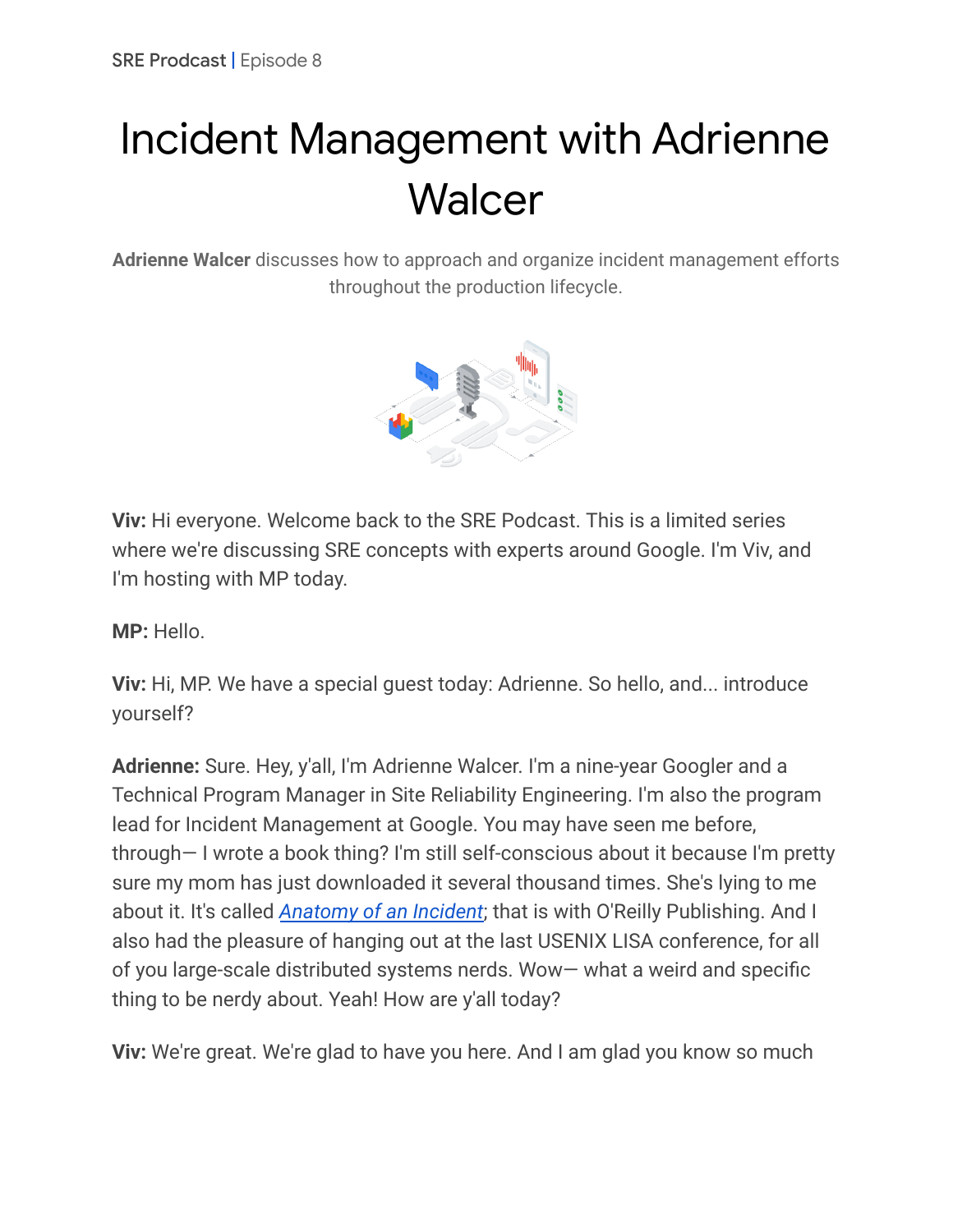about incident management because that is what we are here to talk about today.

### **Adrienne:** Nice.

**Viv:** So in our previous episode, we talked a little bit about just generally being on call, and now we're kind of at the point in the process where, hey, it's whatever your favorite day of the week is, and you're at home, chilling— or if you're me, taking a nap— and your pager goes off. So I guess the big question is: then what? Or I don't know if you want to back up a little bit, but where do we start when we talk about incident management?

**Adrienne:** I've noticed that there are two primary schools of thought around incident management. The first school of thought is that you manage an incident and then it's over; you move on. Incidents are a single point-in-time event that occurs that you need to get through in order to go back to doing whatever you were previously doing. The second school of thought is that incident management is a practice that you do every single day with every single piece of engineering that you touch. Incident management is a continuous cycle that will exist throughout the lifecycle of your system.

I am a firm believer in number two. So even though your pager is going off at one moment, I believe pretty firmly that you are managing the incident from the second that you wrote the root cause into your technical stack.

**Viv:** I like it. Definitely good to back up then. If you are always in the cycle of incident management, then how do you know where to start when you want to get into best practices?

**Adrienne:** Great question, Viv. So there's the difference between your perception of a system and how the system is actually functioning. Usually, we first get involved in the incident management process when a signal has been raised to indicate that our system is no longer in the expected state of homeostasis; something has changed. An alert has gone off, a user sent you a nasty email saying "what the heck?? I lost all of my Angry Birds" or something. You get an indicator that something isn't normal. Ideally, these are automated, but that's a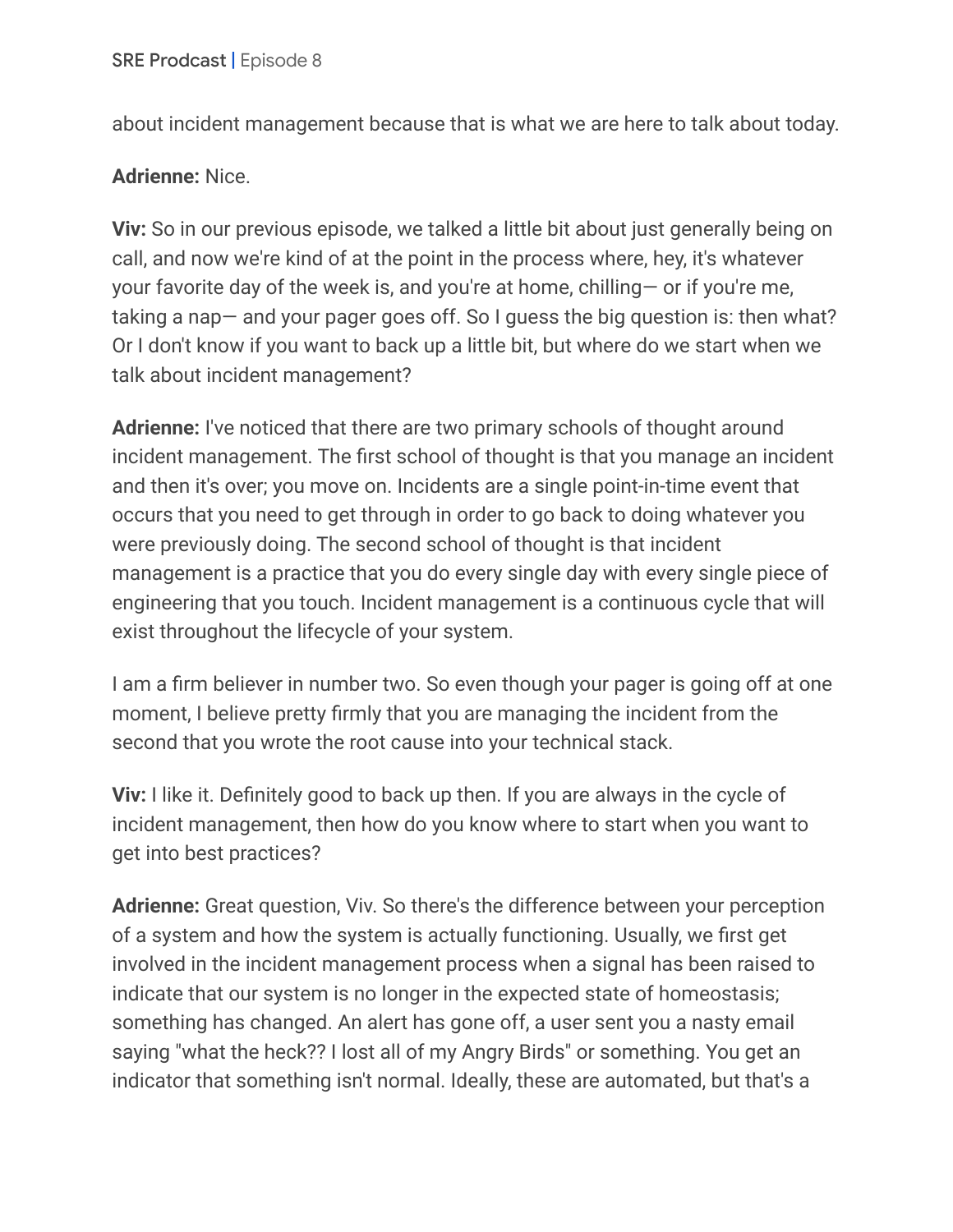problem for later us. And this indication that your system is in some kind of hazard state, some kind of outage state, some kind of incident state, that's when usually we start engaging with the incident management process, because something has been tipped off that, oh, we need to act and we kind of need to act now.

But realistically, we build our incidents and our outages into systems as we engineer them. Every time we create a dependency, we create a possibility that that dependency won't be available. Every time we create a config, we create the possibility that that config is gonna be out of sync with what your system really needs. So on a continuous basis, it's the cycle of triggers and a matrix of root causes. And these root causes are gonna be the underlying challenges or issues that your system might have. And these triggers are environmental or system context shifts that enable those underlying system hazards to become problems, to become incidents, to set off those alerts and set off those pages. And what those really are, are indicators that something isn't the way it usually is.

This doesn't always mean that an incident is necessary and that it's time to raise the alarm and wake everyone up. No— it means that it's time to apply a little bit of thinking and diagnosis and triage to that system and identify whether or not this marker that has no longer been moving in a normal direction, whether that's indicative of something really problematic or whether it's just an environmental shift that your system knows how to handle. And then the incident management process from there is working through, responding to that incident if that incident exists, helping to mitigate whatever challenges are thrown your way— helping your system recover, become more stable, grow further. And then eventually another incident will happen again.

So it's a bit of a cycle and we move through these phases of planning and preparation of incident occurrence, of response, of mitigation, and of recovery. And usually these recovery actions— these things that we take to build a more stable system— are the same things that we should be doing in order to better prepare and train and be ready for incidents, 'cause those hazards, they already exist. The state of building something means there is uncertainty as to that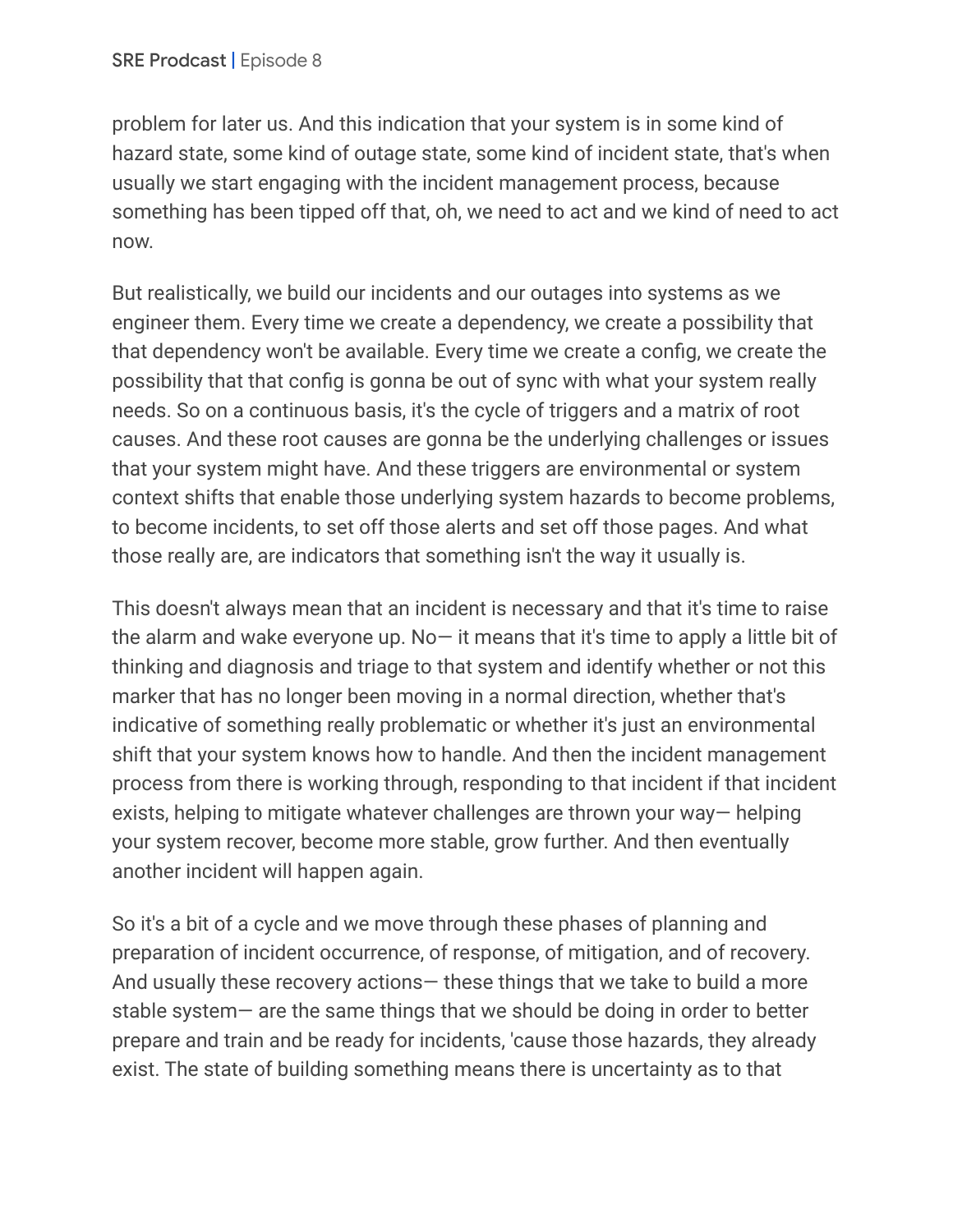thing's future.

**MP:** It sounds like you're using hazard as a bit of a term of art. Could you define that for us?

**Adrienne:** Yes. So when I'm thinking root cause and trigger or hazard... so a hazard can exist in a system for an indefinite period of time. The system environment needs to shift somehow to turn that hazard into an outage. And essentially "root cause" kind of equals the "hazard." In reality, a root cause is usually a very complex matrix of factors, of timing, of user behaviors. But saying "root causal matrix" is kind of a mouthful. So when you say "hazard state," that means that your system is in a state in which something is vulnerable to error. And that's kind of cool, but that system environment needs to shift to transition that hazard, which can exist in a stagnant kind of non-moving state for a while. Something needs to happen for that to become a problem.

I mean, think of it a little more broadly. A gas leak in a house can go on for hours, but it's not until an electrical switch flips or a burner lights up before that gas leak turns into an outage or a problem, or an incident scenario. There needs to be some kind of environmental shift and that environmental shift, usually we refer to that as the trigger. So it's related, but it's a separate thing. And these two work in concert in order to create hazardous or dangerous scenarios. And when you think about prevention efforts, sometimes it makes sense to work on and make more safe one of these underlying hazards within a system. But sometimes it makes sense to build stronger prevention around these trigger conditions— essentially building a safer environment for the system to operate in. So you could get more of what you want, which is safety, which is security, which is reliability.

I know it's super nerdy, *super nerdy*, but these are some of the language bits that we use in the field of systems engineering to talk about broad systems. They aren't inherently software engineering terms, but, you know, SRE is a combination of systems engineering and software engineering. So it makes sense to borrow from both fields of study. And there's a lot of really interesting literature and nerdiness, general nerdiness around the creation of hazard states and fault analysis within systems. And all of it creates really juicy learning tidbits that I try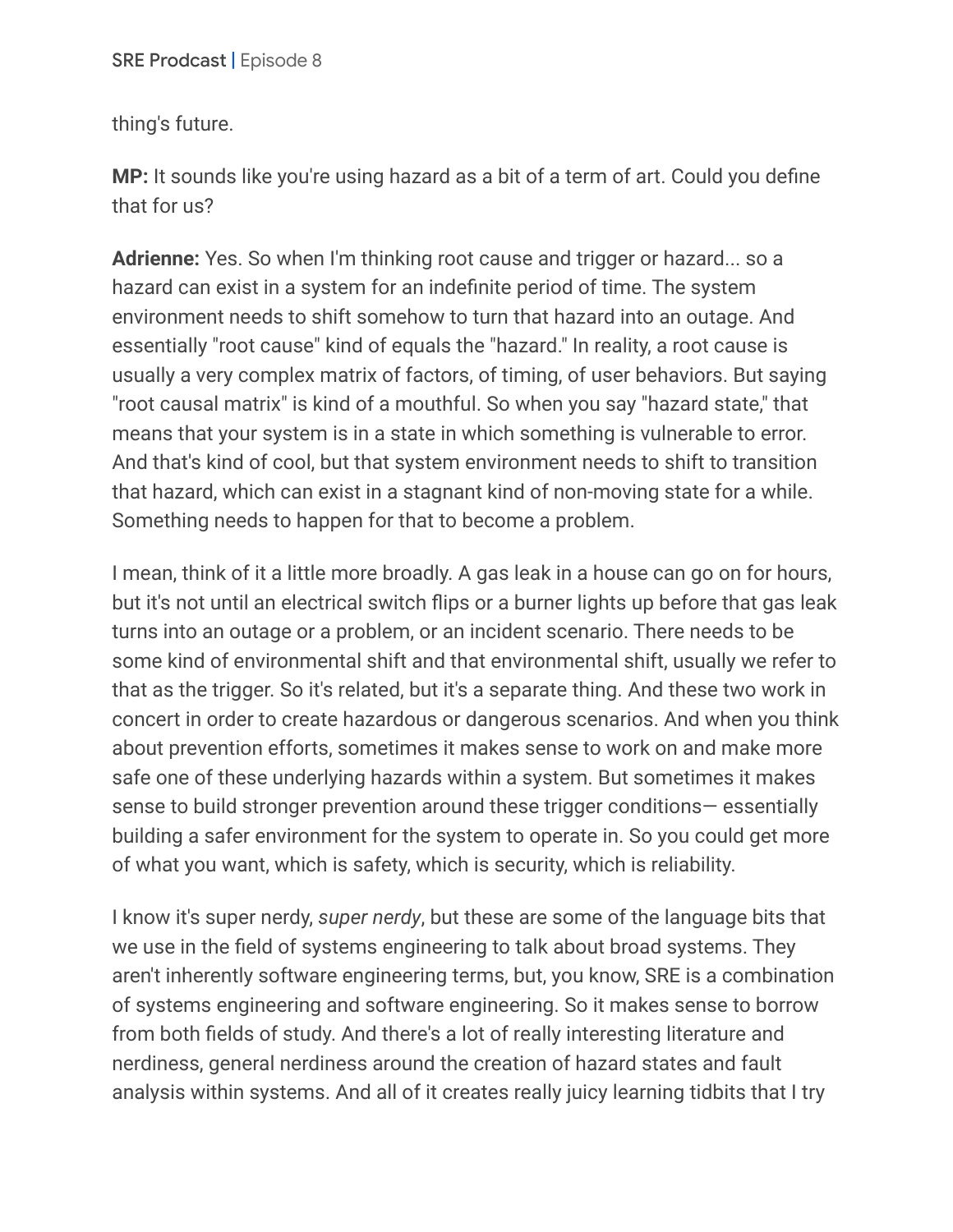to get everyone to consume. And sometimes it's like getting kids to eat their broccoli— unless you have one of those weird kids that loves broccoli, in which case, jealous. But sometimes folks see the value of some of this deep nerd dumb. And I'm hoping that a lot of folks will take this as what it is. It's a language that can be used in order to describe incidents and incident management and start some of these more critical, important conversations either on your team and your company, maybe around your house. I don't know what you do in your free time.

**MP:** Going back to the stages of an incident that we were talking about, there's mitigation and recovery and kind of that improvement side of the story.

## **Adrienne:** Mm-hmm.

**MP:** I'm now hearing about this framing of hazard [that] is brand new to me. And now I'm thinking about on the recovery side that you can either try to eliminate a hazard, but you can also try to manage a hazard. You don't necessarily need toat least that's my initial intuitive response— is you don't necessarily need to eliminate hazards; you can manage them. Is that intuition true?

**Adrienne:** Yeah. I mean, hazards exist everywhere and a lot of them are totally out of our control. Like things we can't inherently control are user behaviors, whether or not your app or video goes viral because of the shout-out on a local news show. We can't control the speed of light, the size of the earth— which is woefully inconvenient sometimes. But all of these things create, essentially in some weird way, hazard conditions that we need to work around in order to optimize our system for what we think, or maybe what we know, or maybe what we hope our users need. And here's a really bad analogy: being outdoors, kinda hazardous. There's bad weather, maybe there's animals, maybe there's bears, you get bugs. Just weird stuff happens outdoors. I'm an engineer, Viv. I'm indoorsy. Don't laugh at me.

**Viv:** No, we're all indoorsy here. I think it's funny because the way you said it made it sound like the outdoors is just this perilous, like, nightmare. Don't step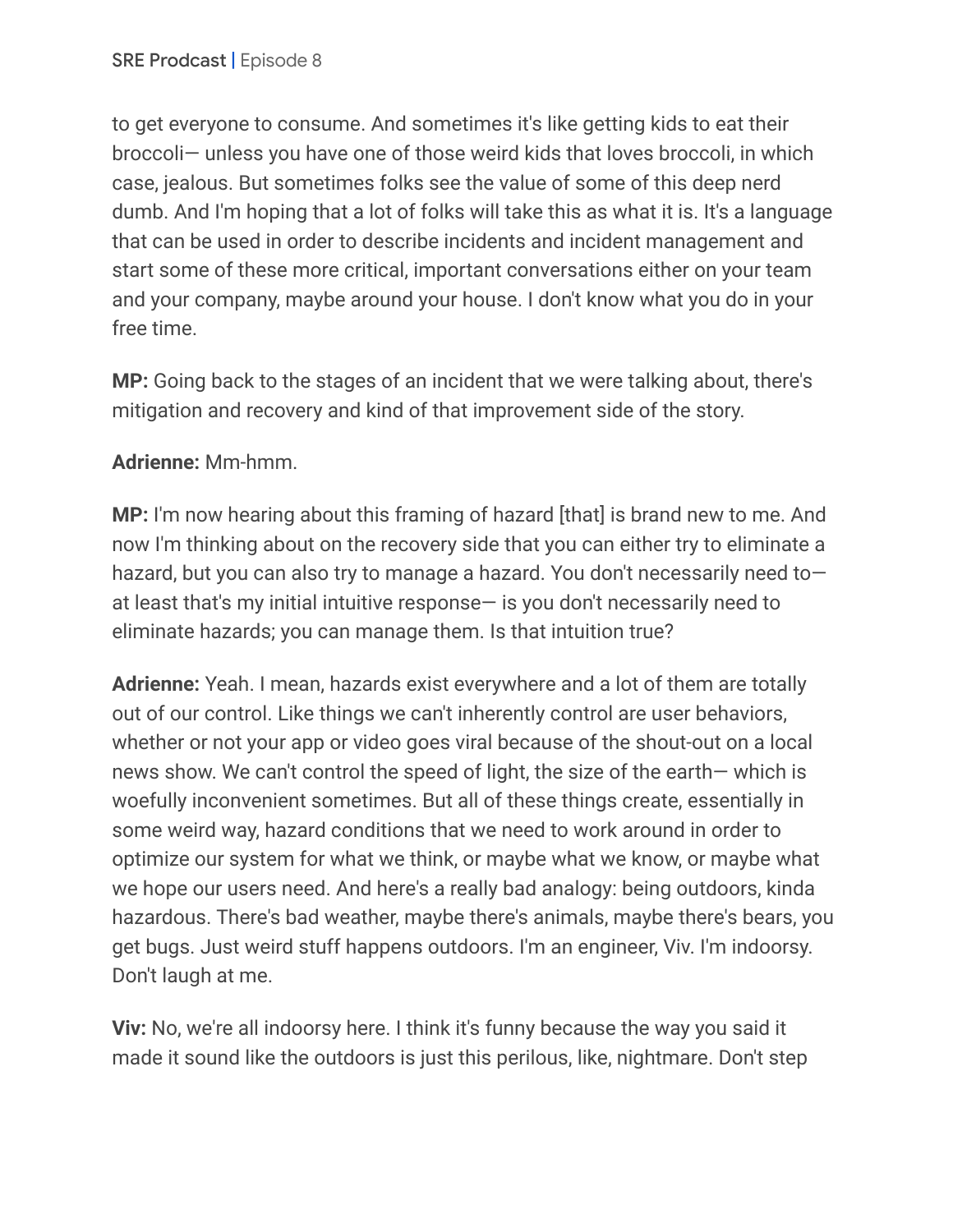outside, you know, the mosquitoes will get you.

**Adrienne:** I do believe the Google Australia sites are hiring if you're interested in a thousand things that can murder you. But, outdoors: many hazard conditions— so many hazard conditions. But how do we work on these set of hazard conditions in order to keep our human bodies safe? We live in houses or in buildings or in tents or yurts. I don't know what people do. But that's essentially a mitigation from the series of hazard conditions that exist for living in the world.

I know— so deep, right? I am a puddle. But it brings up some really interesting things because incidents happen. They're weird; they're confusing. Maybe we like them, maybe we don't, but we need to figure out what is the best work that your team can do after an incident. And by thinking about things in terms of this language of hazards and triggers, you could figure out where your team or where your org or whatever can exert the most control in order to make the most efficacious changes on that system and on that system environment. You know, your incident has been mitigated, your system is stable again; does it matter that you understand the underlying problems? Yes. Because you want to prepare for the next problems and you don't want the same problems that you just dealt with to come back again. Something that our SRE vice president Ben Treynor has said on numerous occasions is that he only wants new incidents. You know, if we've seen something before, we don't wanna see it again. We're not into the replay or repeat button on the record player. Wow, record players. I am old. Doing the work to understand what is shifting within your system and how it works, that'll help you from having those same repeat issues over and over again.

**Viv:** That makes sense. So you mentioning that you don't want repeat incidents reminded me of— I think we might have jumped a little bit over this, but I'm curious if you have thoughts particularly. So you said, okay, yeah, your incident is mitigated. Sometimes that's easier said than done, right? Especially in the moment. I guess I'm curious before we even get to the "how do we wanna move forward?"... how do you make sure this doesn't happen again, you know, et cetera, whatever steps come afterwards when you're there in that moment. I you're looking at something that is totally new— new trigger, a hazard you didn't realize was around— what can you do? I don't know. What is your advice in this case? Or,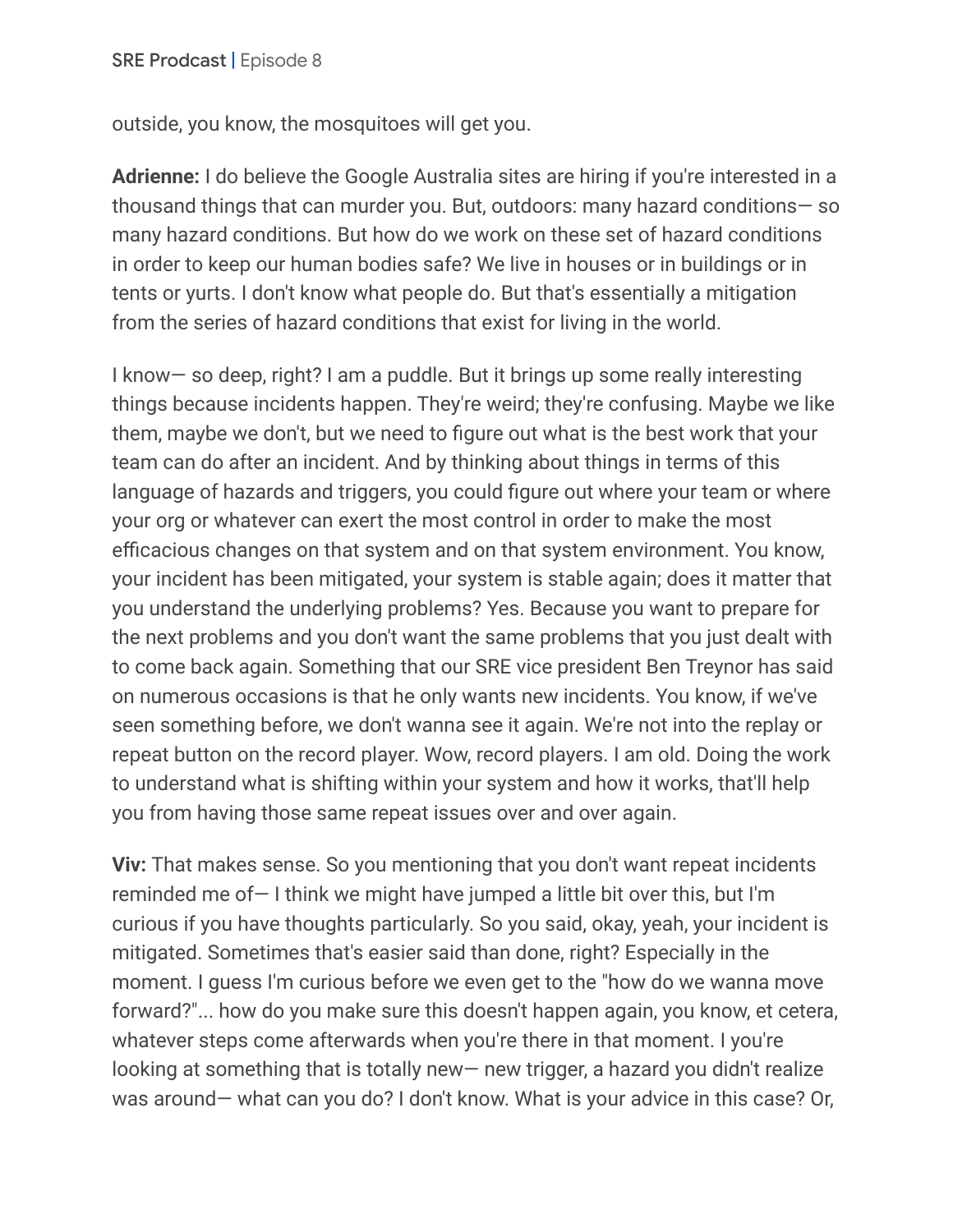you know, another nice outdoor analogy, but I'm a little lost on the analogy right now.

**Adrienne:** No, no, I feel ya. Like, I think the most terrifying part of the incident management lifecycle is that moment when an alert or your pager goes off and there's those few seconds of, "Oh gosh, is this a thing I can deal with?" And then there's always that like, "Is this a thing *I* can deal with?" 'Cause those are the moments where I always have that instinctive feeling of like, well, time to go and cry to my manager and I'm gonna hope that they have sufficient magical wizardry, that they can handle the big evil problems.

So an incident happens; you're staring at something you don't know how to deal with. I have two things that I love for people to think about at this point in time. Number one is figure out immediately, or as quickly as possible, if you're having any user impact. Because realistically, if your system is sufficiently robust, a little bit of outage might not be super noticeable. But if your system is quite sensitive to its current balances and configurations, if it can't take a lot of really sudden fluctuations, what you wanna make sure of is that your end user is having an acceptable time and interacting with your system. So for there, we wanna do things called mitigations, and Jennifer "Macey" gave a great overview on mitigations and mitigative activities. I believe she appeared recently on the SRE Prodcast.

**Viv:** She did indeed. She's our first guest.

**Adrienne:** Awesome. So if you see immediate user impact, like I love to prioritize having some kind of Band-Aid to bring about a little bit of stability, such that you have time in order to figure out what's really happening within your system. And depending upon the size of the problem and how many folks you're gonna need in order to resolve that problem, that's where some of the art of incident management comes in.

So here at Google, we use a cool variant on the FEMA incident management system. We call it IMAG: Incident Management at Google. And we believe that incidents are an issue that have been escalated and require kind of immediate,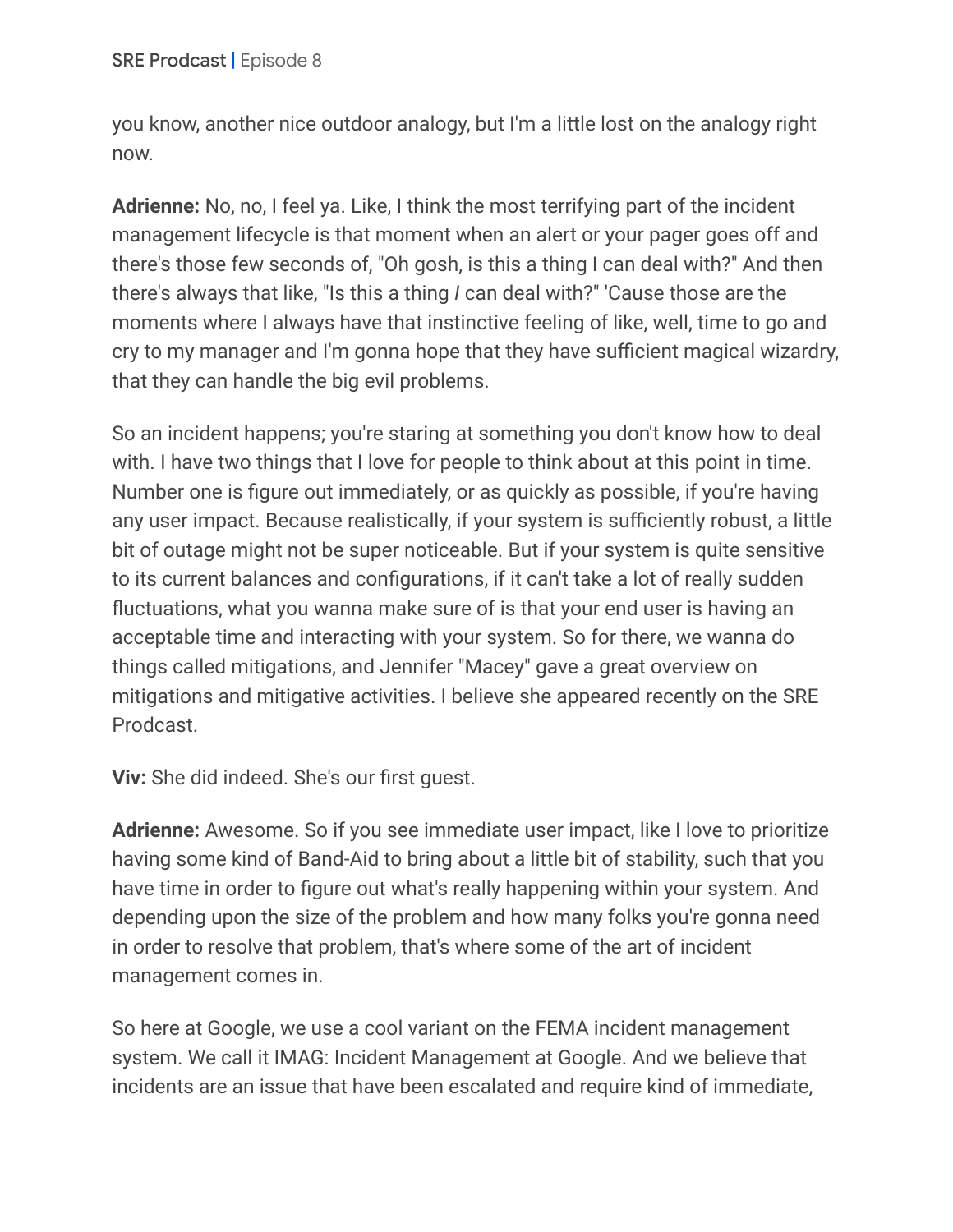continuous, organized response to address it. This means you're gonna need to organize your team in order to make progress on this issue. And this means putting together some kind of organizational structure such that you can make progress in parallel with your teammates, but we can get more into that later. I said that there are two things I like to think about when a page immediately goes off.

So the second thing that I like to think about is knowing who is accountable when an incident is happening. When pagers go off, it's really simple. Whoever's pager is going off is somehow responsible or accountable for that incident. But when you think about broader things, it can get really confusing who owns what, or what piece of organizational muscle should be activated in order to work on and make progress on a given scenario.

So figuring out in advance who is accountable, who owns the thing, who works on things when something happens, those are the things that can buy you a lot of really valuable time during an incident. Because that deer-in-headlights response of, "Oh gosh, who does the thing?" When you multiply that by the number of people on your team, the number of people having that same response, what initially starts out as seconds in figuring out who's accountable can turn into minutes, can turn into hours, can sometimes turn into days of figuring out what subteam or what person is accountable for resolving an incident or an issue. And that's where you can really lose organizational velocity in addressing your users' needs. And it's incidents like those where everyone's trying to figure out who's responsible where the person who ends up looking like a hero— and I normally don't condone any kind of heroism— is the person who's just willing to raise their hand and move first. 'Cause when really messy things happen, any kind of leadership is helpful. You just need someone who's willing to take the first step.

And particularly at Google, we've got a massive organization, like [a] hundred thousand plus employees. Figuring out who's in charge of things and who makes a move when bad stuff happens, that's a continuous and ongoing challenge. But that's also been some of the places in which we've been most successful during major incidents. During a couple really recent big blowups— you think of the Log4Shell vulnerability in JavaScript where, you know, you just get a little bit of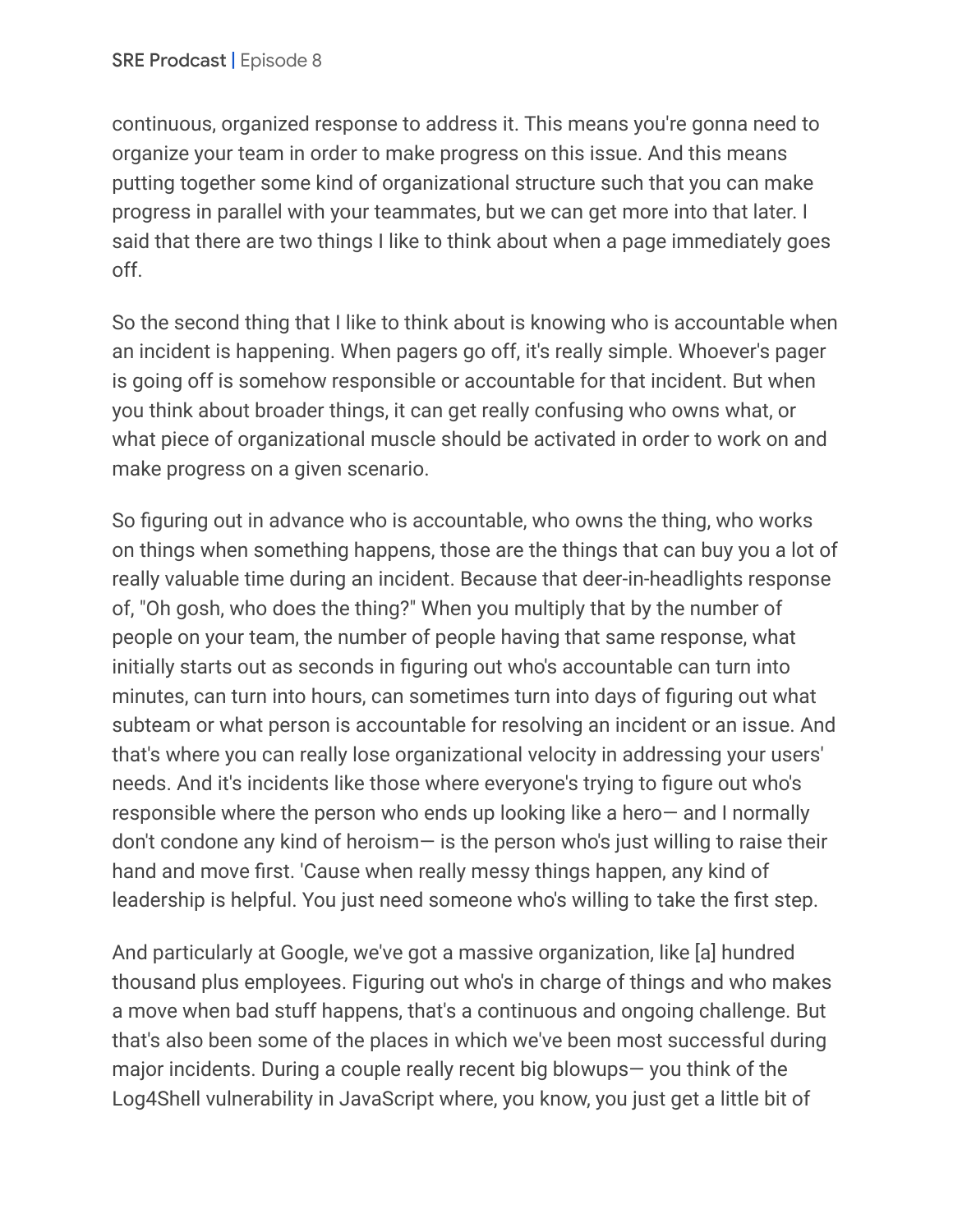remote code execution, it's cool, we all do it. A major security vulnerability, like threatening the whole internet. One of the cool things that Google was able to do was we were able to mobilize really quickly. It took a matter of hours before we had some teams on pretty much every product area working to address these issues and bring things to closure. And I almost have no idea how it happened, even though I was working on it? But the ability of a company to mobilize quickly, figure out who's accountable, and make some concise steps forward— that's a strength. That's a huge strength towards business continuity.

And if you and your team ever have that deer-in-headlights kind of moment: number one, totally okay. Everyone does it. Everyone does it. It's cool. But take a little bit of time and diagnose those challenges. What are you feeling when you first see an incident? Is there anything that you wish you were better prepared on? Is there anything from previous incidents that now scares you to work on them? Because incident management is about building good habits all across that lifecycle. And if you can take some of these best practices and turn them into habits, you won't be relying upon looking up a playbook to figure out how to resolve something. You'll have that internal, intuitive understanding of what those next steps should be and how we can communicate and work together to resolve an incident. And that means you will have more uptime and everyone will be happy and will hold hands under a rainbow. It'll be beautiful.

**Viv:** Even though the rainbow is outside, just to clarify.

**Adrienne:** [Laughs] The rainbow is outside. It is dangerous there. We have also built windows in order to see the rainbow while being inside, because innovation is key for incident management. Oh my gosh, I'm gonna make myself puke.

**MP:** Something you said there that stuck with me a little bit: that getting slowed down by determining ownership of an issue.

**Viv:** Ooh, yeah.

**MP:** I think I'm usually, in my mind, I'm more familiar with that in the recovery stages, where it's like, "It's been mitigated". And then it kind of, it gets lost in the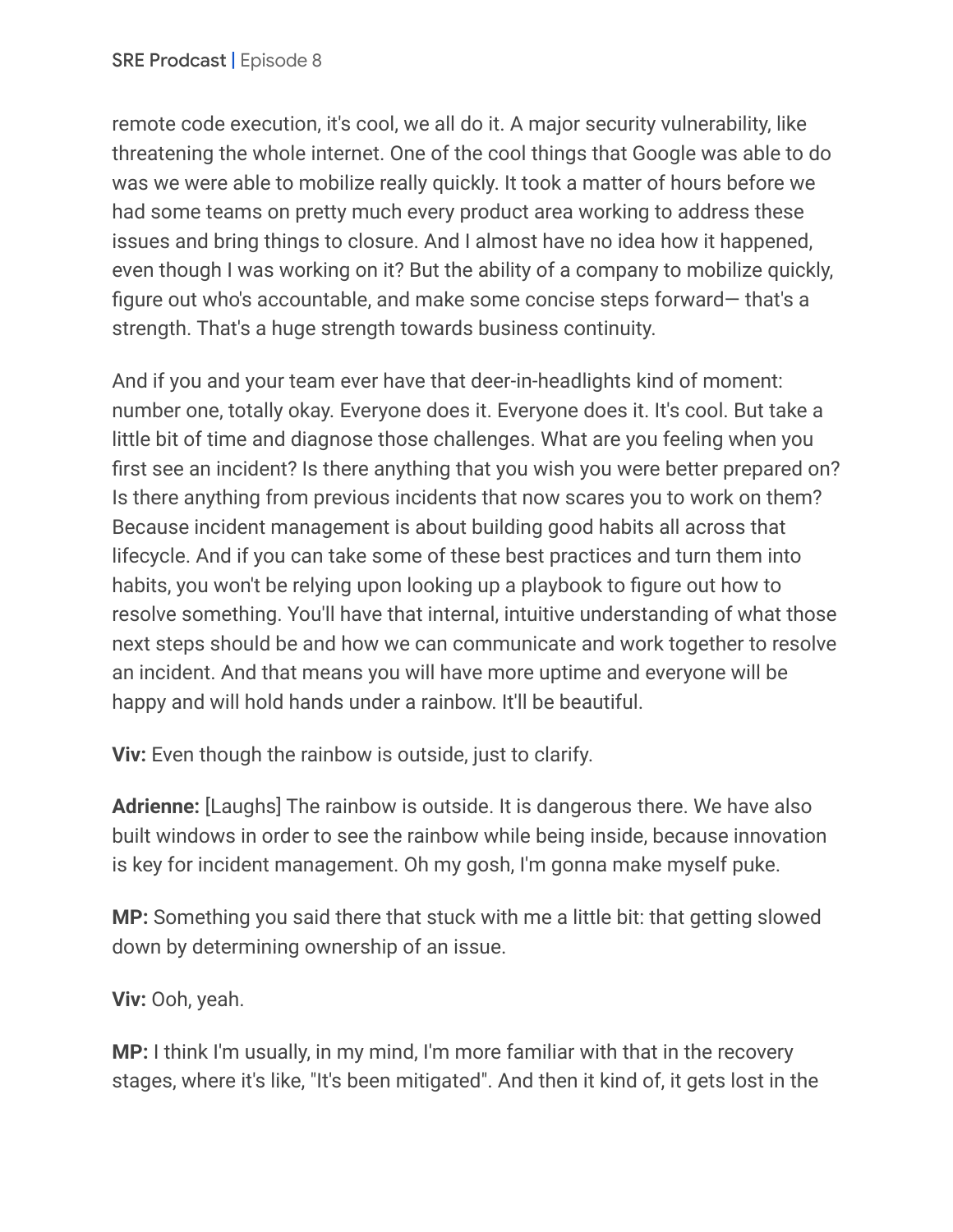morass of everything else going on. But I wanted to think more in the moment where I have heard it phrased a few different ways. My manager likes to use the phrase, "You have the keys to the car." I've heard other folks phrase it as temporary director-level authority of, like, that SRE that has the pager: "You're the one with the pager. You own it. This is your problem until it's over."

**Adrienne:** Yep. But then you get messy distributed stacks where problems can, like, slip through the cracks or something can happen across multiple systems and you need to determine who's actually in charge.

## **Viv:** Yeah. Yeah. [Laughs]

**Adrienne:** Oh, that's a messy one, but that's where categorizing different types of incident responders can be kind of helpful if you have a big enough and messy enough technical stack. Here at Google, oh yeah, it's the messiest. I love it. But we have essentially two types of incident responders at Google. We have component responders, and these are incident responders on-call for one component or system within Google's overall technical infrastructure. And then we'll also have systems of systems responders. And these are folks that are on-call to support incidents that might span multiple component systems incidents that fall between system boundaries. Or sometimes they're just the folks around when anything gets messy.

I mean, the reason that we hire teammates is because often the scope of a technical stack grows beyond one person's capacity to understand and maintain state. So we split up that technical stack, such that multiple component responders can provide coverage on a single component of the whole stack. For example: you look at our Ads team. We have folks on call specifically for video ads, specifically for YouTube ads, specifically for mobile ads, specifically for what do we got? Google AdSense, Google AdX. We got all the ads, and there's somebody different who's usually holding the pager for each. And these are gonna be examples of component responders. We maintain kind of a limited scope primary responder to resolve some issues. But, there, we get a risk of remaining ignorant to production issues that span maybe multiple components or between system boundaries, or we also get a chance of not providing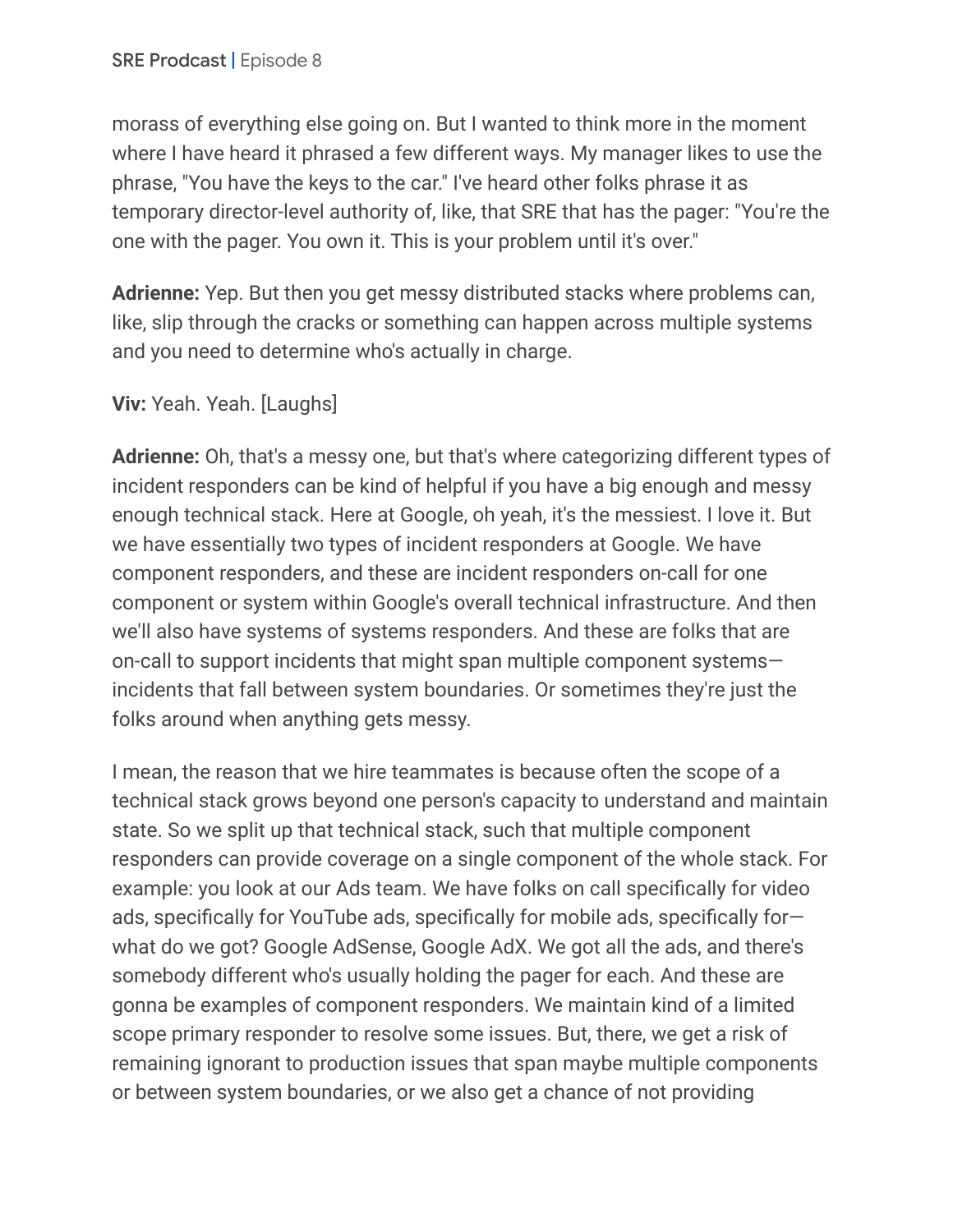individual component responders with sufficient support if an issue proves to be beyond their expertise. And it's important when somebody is going on-call that they don't feel alone. Oh man, what an experience that must be. So adding a second line of defense that's a little more holistically focused can provide some real advantages.

So I talked about a couple of different potential component responders for our Ads team, but we also have an overarching Ads incident response team. And these are a group of folks that just have a lot of tenure working on Ads products, and if something arises that goes across multiple components that seeps between multiple ad systems, they're there to provide overall coverage and structure for the whole Ads product. And we do this in a couple of levels at Google, but by differentiating between individual component, as well as systems of systems folks, you're able to scale your incident response and build an organization really well designed for the technical enterprise that you've built. I can spill more details if you need, but... I don't know. [Laughs]

**MP:** I'm just thinking about mapping that to my own experience where I almost feel like my team's a little in between, because we have a lot of large-number like it's all one system, but it has a lot of, like, subsystems all maintained by different developer teams. So it's kind of like each binary is an entirely different development team that don't necessarily really talk to each other a lot, but it's all one giant thing. And then we have the one to two dozen binaries that we're responsible for, of this whole chunk of systems. And then we talk to external teams!

## **Adrienne:** So that sounds messy.

**MP:** That a lot of our job being on-call is, what is actually broken? 'Cause usually the thing that annoys us isn't necessarily the thing that actually is having the misbehavior. And then okay, who can actually fix it? Can I fix it? Do I need a developer to fix it? Do I need [Spanner](https://research.google/pubs/pub39966/) SRE to fix it?

**Adrienne:** Yeah. And I mean the idea of "component" is gonna be flexible based upon the size of your stack, the size of what you're handling. So it sounds like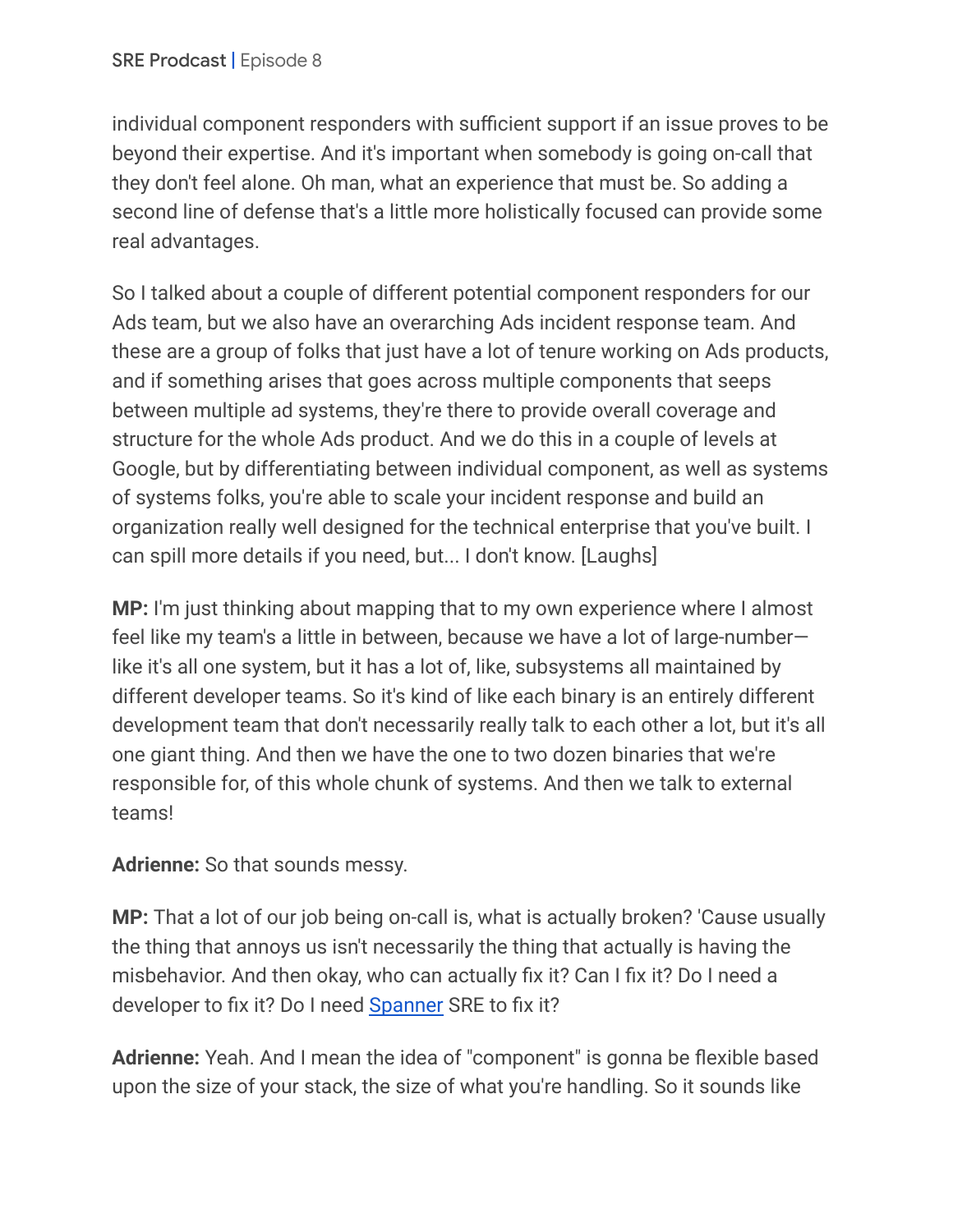you're sitting on top of a really big component, and the cool thing is that you build a lot of experience in troubleshooting different types of systems. So you've become a more skilled generalist, you learn a little bit more holistically-focused engineering. So how do all of the things work together? You also get to learn some cool stuff about triage and how to organize others in messy scenarios. You learn how to command complex situations and diagnose systemic behaviors. So your team is in a position to give you some real career advantages. But at the same time, I would imagine it would feel a little bit invalidating if you're told you should be expert on all the things, because it's not possible.

**MP:** It's not remotely possible for my team at all.

**Adrienne:** I mean, but it's possible for *you*, because you are brilliant. I say that with 100% genuineness; no one gives themselves enough credit. But it's tough. And in those types of scenarios, being able to regularly review your team's operations, comparing notes on what's causing problems, of what's going outside the quality control thresholds, looking over stuff like postmortems and practice as a bulk, is gonna be more important to identify patterns from across your whole team of all the problems that you're seeing, because you're not just looking for behaviors within one more isolated system. You're looking for patterns of behavior across multiple systems— across multiple systems that sit together and talk together with different dev teams involved— and being able to coalesce all of those nuances that you've now witnessed into really concrete ideas of what's the best thing to work on now.

That's a position of power, but it's also a lot of work, which is why it's important really not to burn your teams out. Incident response is *exhausting*. Holding a pager is *exhausting*, and because it's such a human-expensive activity, it makes a lot of sense to do it as sparingly as possible and really work on prevention, work on preparedness, such that incident response isn't as human-expensive as it can feel. Because sitting at the helm of 12 systems, like— MP, I gotta ask, is a single on-call shift tiring?

**MP:** Depends on the day. We're kinda spiky. We tend to like, we'll have a week where— or like a week or a week and a half where the pager will just be really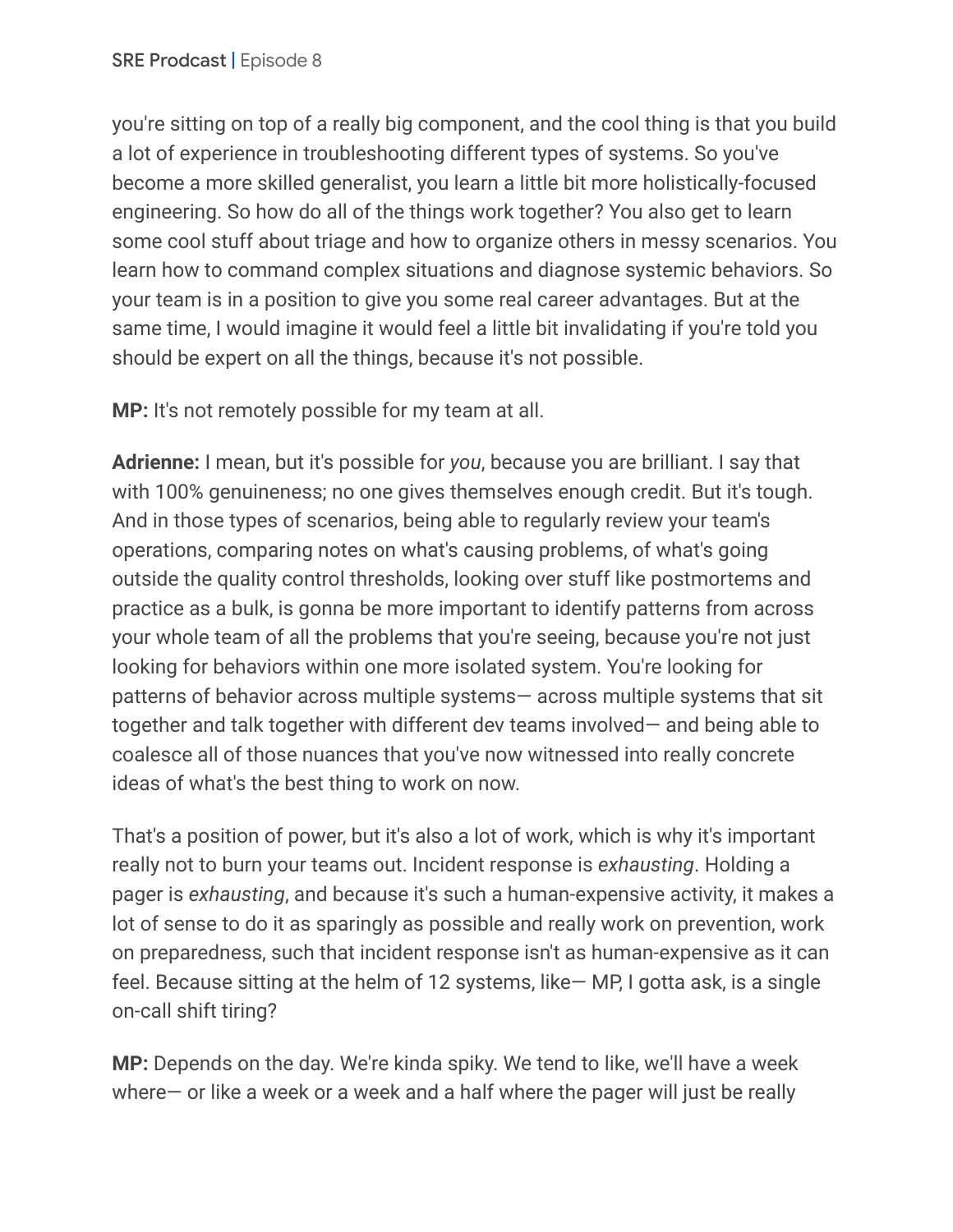silent and nothing will happen. And then some hazard will start finally manifesting, and then it will just wreak havoc for a little while, and then things will quiet down again.

**Adrienne:** [Laughs] I feel that. Launches never go the way we want. But it's tiring work and it's, you know, it makes sense to do it as carefully as possible.

**Viv:** Yeah, absolutely. [Sighs] Yeah. Lots of complications. Another thing I was thinking about, not to jump back too far, but when MP was talking about all the complexity and we were talking about different types of incident things, you also— I'm just saying this from experience, 'cause it's happened to me recently you also get these scenarios where maybe multiple teams get paged at the same time and it becomes a bigger thing. How do you coordinate that?

Or, you know, in my case recently, somebody paged me for something they got paged for and then I paged somebody else. It can also get complicated too, not just in the general expertise before and after, but while you're there, as you mentioned: having organization and having control of who's gonna do what in the moment is important and it can be really tricky.

**Adrienne:** It can be.

**Viv:** Yeah. I don't know what the leading advice on that is, but—

**Adrienne:** This is where having a really solid incident management protocol that all of your team kind of knows about equally can be really helpful. So for Google's incident management protocol, we think about the three C's of managing incidents, which is:

- **Command** so making decisions and keeping the team or subteam focused on the same goals
- **Control** know what is going on, coordinate people, be continuously aware, and
- **Communications** so taking notes, being clear and ensuring that everybody has the same context.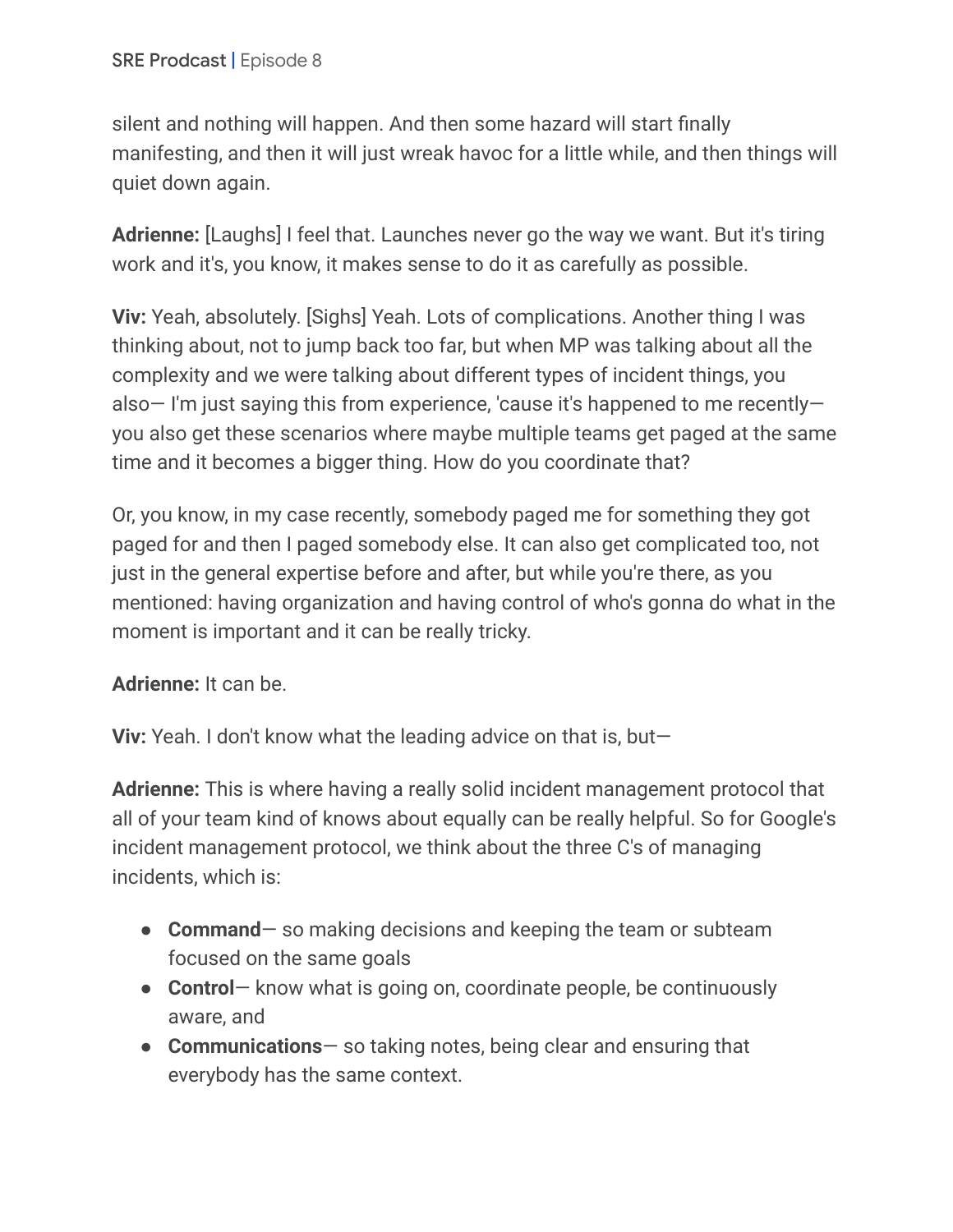Being able to fall back onto the same set of things can be really, really helpful. When you're pulling people in, it means that you don't need to explain who is doing what and how. You just see the role title and you understand, and you know how to move through things. So the version of the FEMA incident command system, it has defined roles like incident commander, scribe, communications. And by using a shared and clearly defined process, we build really positive emergency response habits, including maintaining active state, a clear chain of command, and just overall reduction of stress. Everyone understands who to go to in an incident and how to hand off.

So essentially, a chess player can't drop a bishop on a Mahjong table and make sure that everyone knows what to do with it. You know, in urgent situations, it's important that all players are playing the same game. So by using a common incident management protocol, you can page in a bunch more people. And you're all gonna understand where to go, what to look at, how to talk to each other, who's generally in charge of what, and it's in part the role of the incident manager to make sure that this information maintains in a rigid, concrete kind of state as folks move in and out of the incident. It's maintaining that protocol— maintaining that incident management structure will help to drive clarity through the escalated state.

And when things get really big and really messy, and they totally do, there isn't often enough mental space for one incident responder to work out the appropriate mitigations and coordinate, implementing those mitigations and communicating to everybody that's dependent upon the system and manage expectations. Bringing in more people is helpful. No one can do all that on their own. So having like a structure that you can fall into, maybe like some standardized tools or plans that you leverage in order to track how this protocol is going, these are some of the tools that are gonna allow you to move smoothly as an organized unit through really, really messy times.

So when you get that, like, deer-in-headlights response, sometimes even a sloppy first step is to be like, all right, I'm the incident commander. I know how to do "incident commander." What are the things that I remember to do? Okay, let's start by broadly checking things out for context. That's an incident commander role.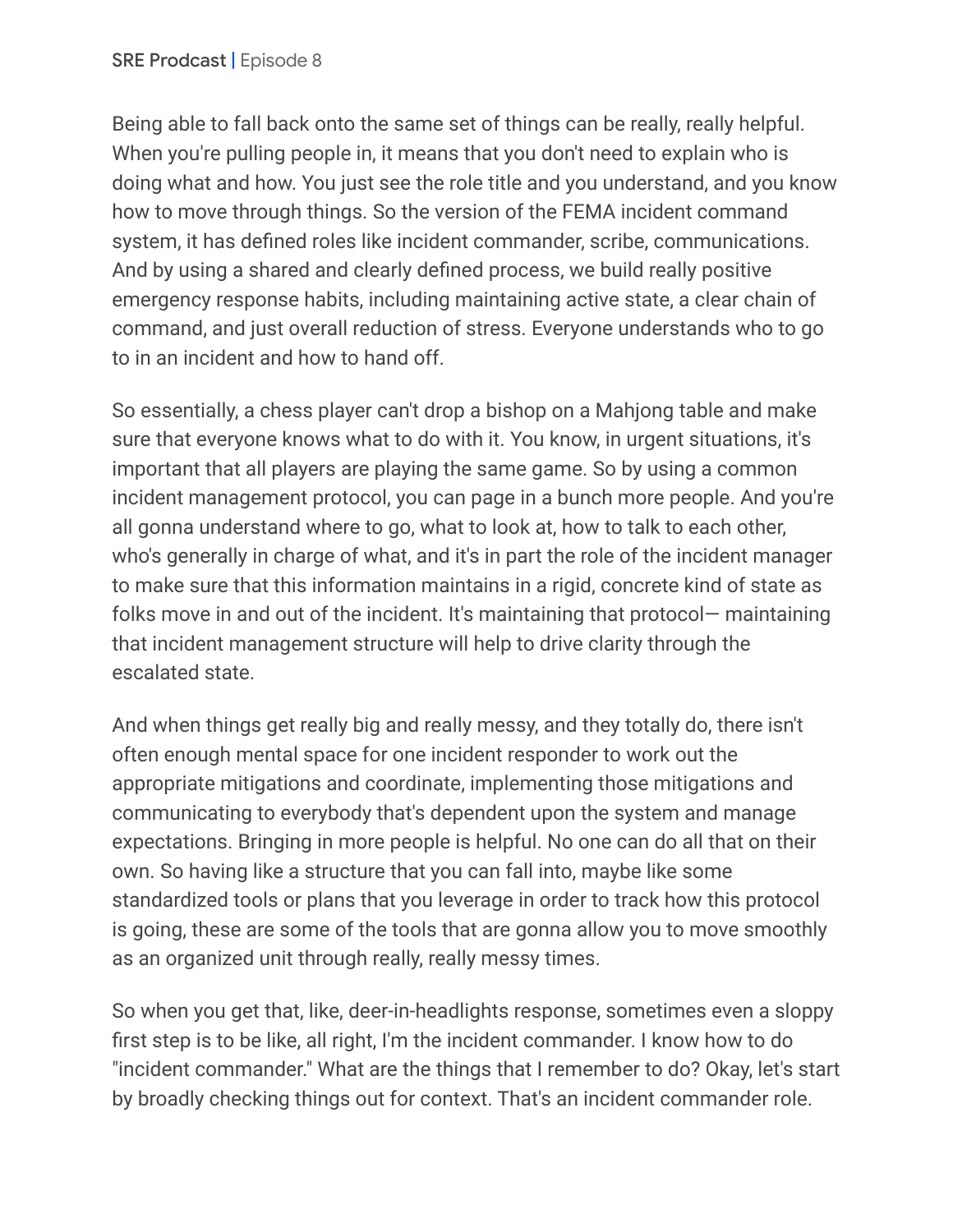And hopefully, you'll be less awkward than I am when explaining it, but it gives you a little bit of muscle and a little bit of habit to fall back on. You know, it's playing a game that you're very used to, that you know the rules of. And in that messy scenario, taking the first step forward is gonna be the most important step.

**Viv:** Yeah. Thanks for diving into that a little bit.

### **Adrienne:** Sure!

**MP:** So if there's one lesson or concept that you could instill in the hearts of all of our incident responders— all of our on-callers, our pager holders, our SREs— what would that be? What's your number one takeaway for incident management that everyone should try to internalize?

**Adrienne:** Everyone should try to internalize: incident response is a really human-expensive activity. Multiple people need to be involved in driving an incident from initial alerting to resolution. And the act of incident response is to put a mitigation on either that root cause, that hazard, that problem scenario while it's happening in order to buy some time to make judgements about priorities. And it's disruptive, it's tiring, it wrecks all of your normal plans, but by thinking about incident management as a broad lifecycle, by working on preparedness, by working on recovery, these are some of the things that over time can increase the amount of time between incidents, maybe reduce the frequency of incidents and build a more robust system.

So I guess my number one takeaway is: do as little incident response as possible. Focus on great engineering— building really sound products that can handle a wide variety of user behaviors. Build in reliability from the ground up, use [incident response] sparingly, avoid burning out your team and start doing that engineering work needed to fix longer-running issues or risks. You have a lot of tools at your disposal, so make it happen.

**Viv:** Thank you. I will definitely keep it in mind and I hope everyone else will too. So it was really great to have you on the Prodcast today. Thank you again so